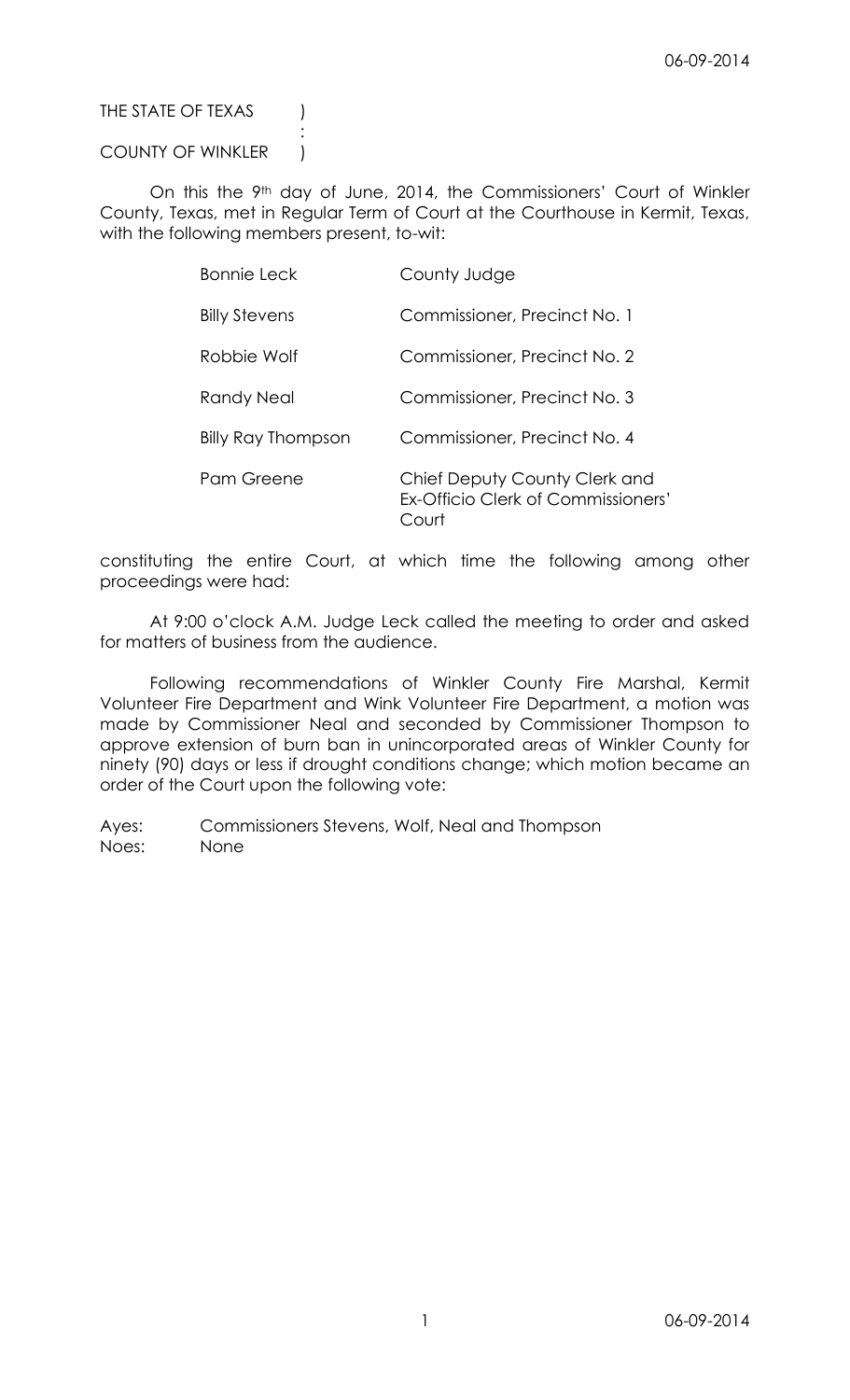# **STATE OF TEXAS**

**COUNTY OF WINKLER** 

### ORDER PROHIBITING OUTDOOR BURNING

ş  $\S$ 

 $\delta$ 

WHEREAS, the Commissioners Court finds that circumstances present in all of the unincorporated area of the county create a public safety hazard that would be exacerbated by outdoor burning;

IT IS HEREBY ORDERED by the Commissioners Court of Winkler County that all outdoor burning is prohibited in the unincorporated area of the county for ninety (90) days from the date of adoption of this Order, unless the restrictions are terminated carlier based on a determination made by: (1) the Texas Forest Scrvice that drought conditions no longer exist; or (2) the Commissioners' Court based on a determination that the circumstances that required the Order no longer exist.

This Order is adopted pursuant to Local Government Code §352.081, and other applicable statutes. This Order does not prohibit outdoor burning activities related to public health and safety that are authorized by the Texas Commission on Environmental Quality for (1) firefighter training; (2) public utility, natural gas pipeline or mining operations; or (3) planting or harvesting of agricultural crops; or (4) burns that are conducted by a prescribed burn manager certified under Natural Resources Code §153.048 and meet the standards of Natural Resources Code §153.047.

In accordance with Local Government Code §352.081(h), a violation of this Order is a Class C misdemeanor, punishable by a fine not to exceed \$500.00.

ADOPTED this  $9^{\text{th}}$  day of <u>June</u>, 2014 by a vote of  $5$  ayes and  $\circ$  nays.

**BONNIE LECK** 

WINKLER COUNTY JUDGE

**BILLY J STEVENS** COMMSSIONER PRECINCT I

COMMISSIONER PRECINCT 3

ATTEST:

ROBBIE WOL

**COMMISSIONER PRECIN** 

**COMMISSIONER PRECINCT 4** 

Shtthelia (leed SHETHELIA REED WINKLER COUNTY CLERK<br>WINKLER COUNTY CLERK<br>Ug: Dim Meine, deputy

A motion was made by Commissioner Neal and seconded by Commissioner Stevens to approve Order Prohibiting Certain Fireworks in Unincorporated Areas of Winkler County, Texas; which motion became an order of the Court upon the following vote:

Commissioners Stevens, Wolf, Neal and Thompson Ayes: Noes: None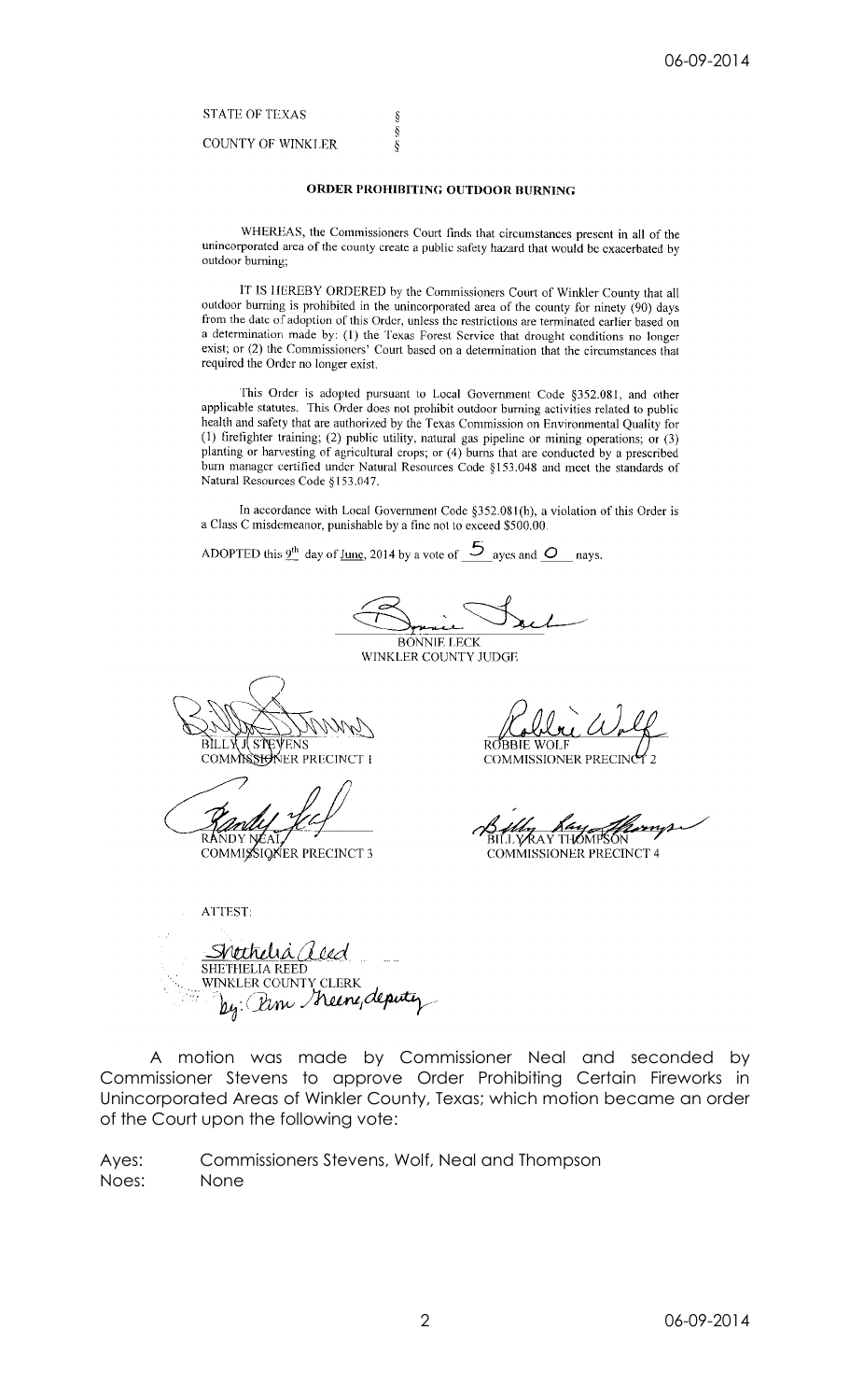**STATE OF TEXAS** 

#### **COUNTY OF WINKLER** <sup>8</sup>

Ś Ş

### ORDER PROHIBITING CERTAIN FIREWORKS IN UNINCORPORATED AREAS OF WINKLER COUNTY, TEXAS

WHEREAS, the Texas Forest Service has determined that drought conditions exist in Winkler County; and

WHEREAS, on the 9<sup>th</sup> day of June, 2014, the Commissioners' Court of Winkler County has determined that the normal danger of fire in the unincorporated areas of Winkler County is greatly enhanced by the extremely dry conditions now existing;

NOW, THEREFORE, the Commissioners' Court of Winkler County adopts this Order prohibiting the sale or use of restricted fireworks in the unincorporated areas of Winkler County.

- A person may not sell, detonate, ignite, or in any way use fireworks classified as "skyrockets with sticks" under 49 C.F.R. part. 173.100(r)(2) (10-1-86 edition), or А. "missiles with fins" in any portion of the unincorporated areas of Winkler County.
- $\overline{B}$ . This Order does not prohibit "permissible fireworks" as authorized in Occupations Code Section 2154.003 (a).
- C. A person commits an offense if the person knowingly or intentionally violates a prohibition established by this Order. An offense under this order is a Class C Misdemeanor.
- D. This Order expires on the earlier of July 5, 2014 or the date the Texas Forest Service has determined that drought conditions no longer exist in Winkler County.

This Order does not apply to the organized public fireworks display on July 4<sup>th</sup> sponsored by the Kermit Chamber of Commerce. Acceptable procedures are in place so that the public health and safety are not jeopardized by said display.

APPROVED THIS THE 9TH DAY OF JUNE, 2014, BY THE WINKLER COUNTY COMMISSIONERS' COURT.

Bonnie Leck, Winkler County Judge

Billy Stev Commission

Randy Nea Commissioner, Precinct 3

Robbie Commissioner, P.

Billy Ray Thompson

Commissioner, Precinct 4

ATTEST:

<u>Shorhelia Aleo</u> Shethelia Reed Winkler County Clerk<br>by Pane Sheers, depoty

A motion was made by Commissioner Neal and seconded by Commissioner Stevens to approve request of Kermit Chamber of Commerce to hold Fourth of July fireworks display at County Park in Kermit; which motion became an order of the Court upon the following vote:

Commissioners Stevens, Wolf, Neal and Thompson Ayes: Noes: None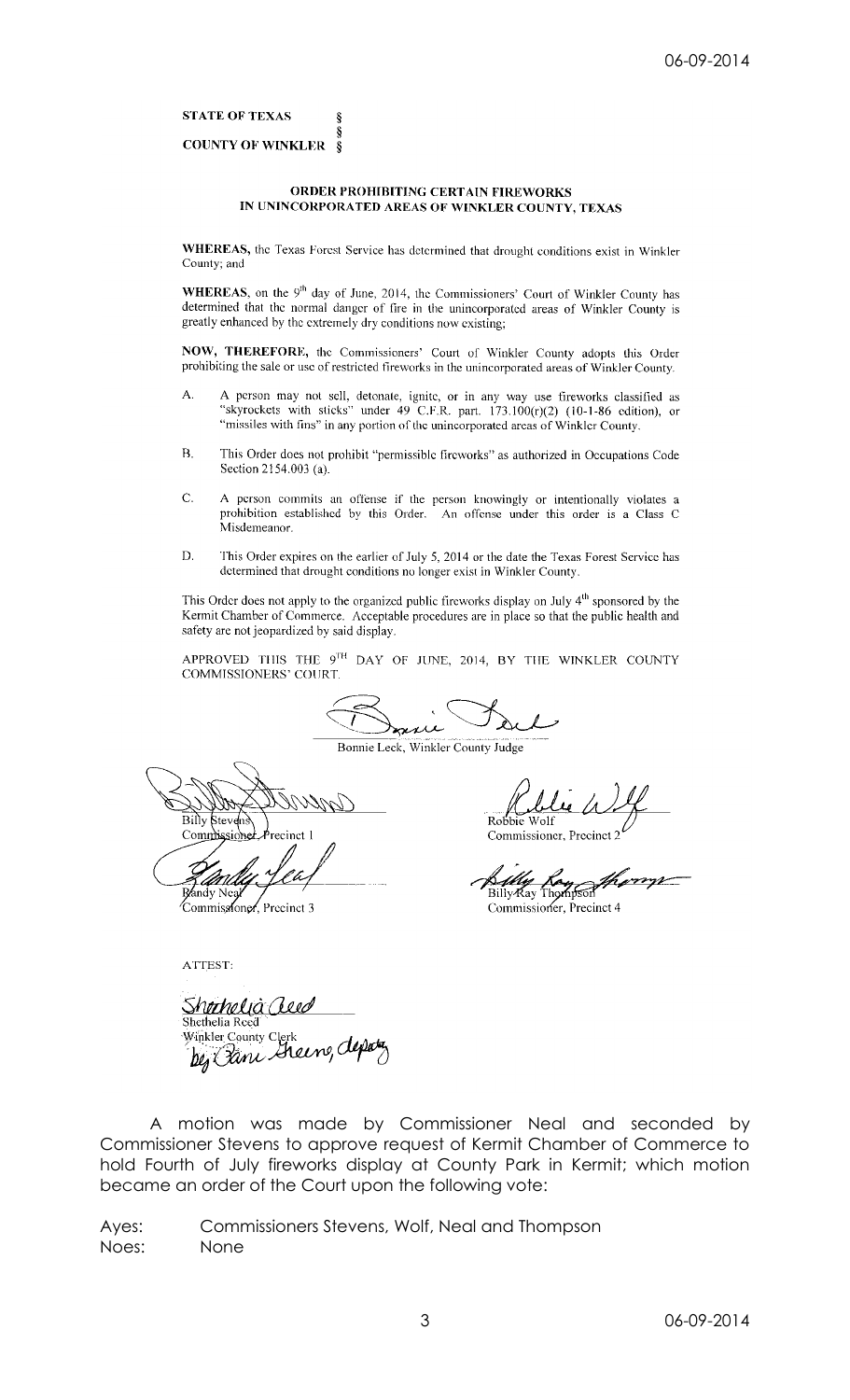John Clark, Winkler County Memorial Hospital Administrator, gave a report regarding the Winkler County Rural Health Clinic.

There were no line item transfer(s), budget amendment(s) or salary schedule change(s) regarding Winkler County Memorial Hospital for the Court to consider at this time.

A motion was made by Commissioner Wolf and seconded by Commissioner Thompson to approve Resolution Approving the Determination of Equipment Rates for Force Account (In-Kind) Road Work for the County Transportation Infrastructure Grant Program; which motion became an order of the Court upon the following vote:

Ayes: Commissioners Stevens, Wolf, Neal and Thompson Noes: None

# **RESOLUTION** APPROVING THE DETERMINATION OF EQUIPMENT RATES FOR FORCE ACCOUNT (IN-KIND) ROAD WORK FOR THE COUNTY TRANSPORTATION INFRASTRUCTURE FUND GRANT PROGRAM.

WHEREAS, Winkler County has received a Grant Award Notification related to the County Transportation Infrastructure Fund ("TIF") Grant Program from the Texas Department of Transportation ("TxDOT"); and

WHEREAS, the Commissioners' Court of Winkler County has determined that it is in the best interests of the County to maximize the reimbursement rate for each piece of County equipment used for the TxDOT County TIF Grant Program by considering both the Federal Emergency Management Administration (FEMA) Schedule of Equipment Rates and the Rental Rate Blue Book.

#### NOW, THEREFORE, BE IT RESOLVED BY THE COMMISSIONERS' COURT OF WINKLER COUNTY, TEXAS, THAT:

The County approves using the higher rate listed in either the most current FEMA Schedule of Equipment Rates or the Rental Rate Blue Book for equipment utilized for the TxDOT funded County Transportation Infrastructure Fund Grant.

### ADOPTED THIS THE 9TH DAY OF JUNE, 2014, BY THE COMMISSIONERS' COURT OF WINKLER COUNTY, TEXAS.

. . . . . Bonnie Leck Winkler County Judge Billy Robbie CommXsstonei Commissioner, Precinct 2 Randy Neal Billy Ray Thomps Commissioner, Precinct 3 Commissioner, Précinct 4 ATTEST: Shtthetia Qud Shethelia Reed, Winkler County Clerk By Dim Seene deputy

After reviewing specifications for providing project delivery services relating to the Transportation Infrastructure Fund Grant Program, a motion was made by Commissioner Neal and seconded by Commissioner Thompson to authorize the County Auditor to advertise for bids for project delivery services relating to the Transportation Infrastructure Fund Grant Program; said bids to be received until 10:00 o'clock A.M. on Monday, July 14, 2014, with the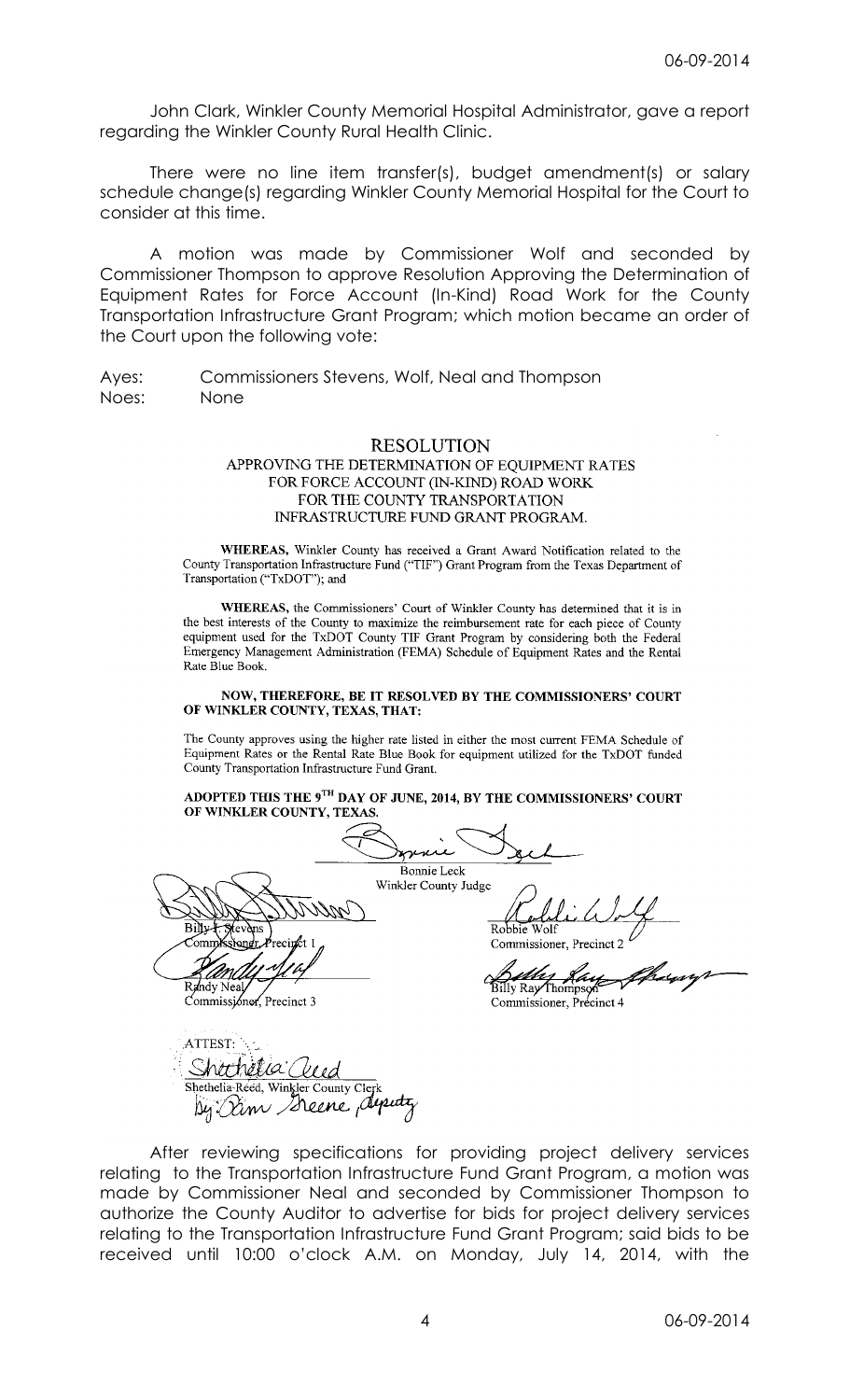Commissioners' Court reserving the right to reject any and all bids; which motion became an order of the Court upon the following vote:

#### Commissioners Stevens, Wolf, Neal and Thompson Ayes: Noes: None

Winder County is implementing a 2014 Transportation (Figure 1907)<br>SALS Tower and grant program with funding from the Texas Department of Transportation. We are evike<br>ting proposals to provide project delivery services rel

Please run June 12\* & June 19\* .2014

 $T_{\rm D}$ All interested parties From: Ieanna Willhelm<br>County Auditor Subicer: Request for Proposals for Project Delivery Services

Date: June 9, 2014

Attached is a copy of a Request for Proposals to provide Winkler County with Project Delivery Services for a<br>Transportation Infrastructure Fund Program project funderly the Texas Department of Transportation.

All interested firms must complete the RFP package and return six (6) copies to the following address: Jeanna Willhelm<br>County Auditor<br>FO Drawer O, 100 East Winkler, First Floor Courthouse<br>Kermit, TX 79745

Deadline for submission of proposals is Monday July 14, 2014, at 10:00 a.m. Upon receipt, the County will<br>evaluate all submissions.

We reserve the right to negotiate with any and all persons or firms submitting proposals in accordance with Texas<br>Government Code Chapter 2254. We are an Affirmative Action/Equal Opportunity Employer. Please reply to this message to confirm receipt.

# Winkler County<br>Request for Proposals

**Transportation Infrastructure Fund<br>Project Delivery Services** 

Program Description

**Example Western Stephensteins** a Transportation. Influentment Exam (TIF) program as Minimized by TaDOT to examine the main stephenstein of the property of the property of the property of the property of the property of t

The County plans to repair, reconstruct and improve county roadways at approximately eight projection<br>locations throughout the county. The County's total budget for this program is \$1,739,785.

Scope of Services to be Performed

- Scope of Services to be Performed<br>
The County anticipates the following services will be required for the TIF program:<br>
Complete any necessary project extremelent there we solutions. Note that the new respective the conte
	-
	-
	-
	-
	-
	-
	-
	-

RFP for Project Delivery Transportation for systems into Fe ad-

 $\sim$  Page  $\lambda$ 

- 
- 
- Provide periodic reports for Commissiones Court regarding each project's status<br>
continue with the Courny's financial officers and staff on project-specific cost accounting<br>
and tracking<br>
and the Courny's financial office
- 

Project Delivery services must be completed in conformance with the Uniform Grant Management<br>Standards (Chapter 783 Texas Government Code), OMB Circular A-87, the County's TxDOT TIF<br>Agreement, Texas Transportedion Code Cha

The County intends to conduct its TIF project implementation in accordance with the state proposed in the conduction of the County of the County of the County of the County of the County of the County of the County determi Response to RFP

Each proposing firm must include the following items in its response to the RFF

- 
- 
- 
- 
- 
- Each proposing firm must include the following rems in its response to the RFP.<br>
1 Cover letter containing the name, address, telephone number, easil address, and main<br>
source can est primary firm and each participating f
	-
	-

**REP for Project I**  $\mathbf{a}$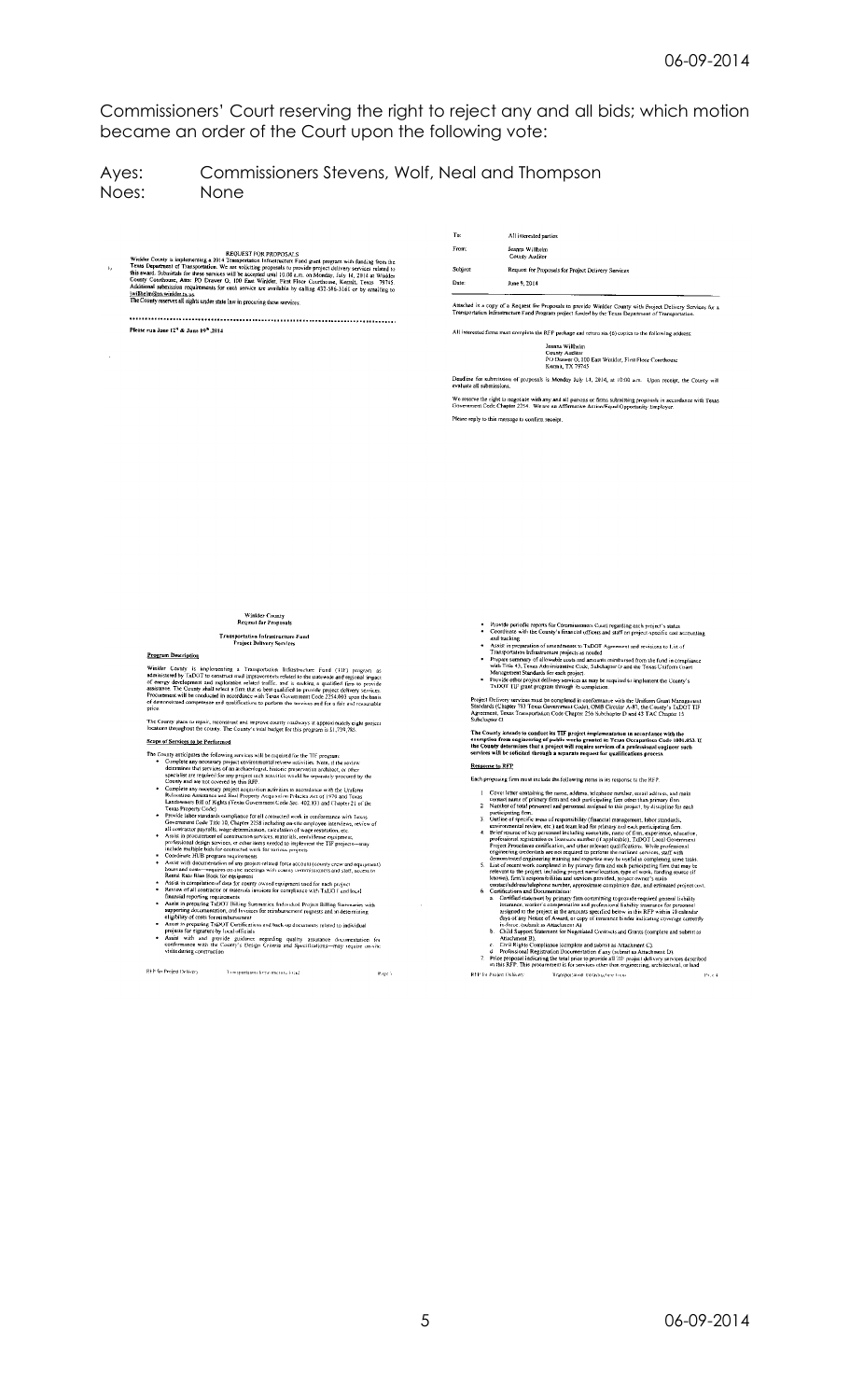| County Auditor                                                                                                                                                                                                                                                                                                   |               | Commercial General Liability<br>Personal injury and property damage:<br>\$1,000,000.00 combined single limit each occurrence and<br>Printed/Typed Name/Title<br>Date<br>\$2,000,000.00 aggregate<br>Business Automobile Liability for all vehicles<br>Budily Injury and property damage:<br>\$500,000.00 combined stagle limit any one accident<br>Historically Underutilized Businesses (HUBs)<br>HUBs are encouraged to respond to this RFP. Based on previous procurement of similar work, the<br>County has determined it is unlikely that subcontracting opportunities will exist within the scope of<br>this RFP but encourages respondents to consider subcontracting with HIJBs if opportunities arise<br><b>Deadline</b><br>Submit six (6) copies of the Response to RFP before 10:00 a.m. on July 14, 2014 to:<br>Jeanna Willhelm | Employer's Liability - \$500,000.00<br>Signature - Company Official<br>Printed Typed Firm Name | Kermit, TX 79745                                                                                                                                                           |                                                                                                     |  |
|------------------------------------------------------------------------------------------------------------------------------------------------------------------------------------------------------------------------------------------------------------------------------------------------------------------|---------------|---------------------------------------------------------------------------------------------------------------------------------------------------------------------------------------------------------------------------------------------------------------------------------------------------------------------------------------------------------------------------------------------------------------------------------------------------------------------------------------------------------------------------------------------------------------------------------------------------------------------------------------------------------------------------------------------------------------------------------------------------------------------------------------------------------------------------------------------|------------------------------------------------------------------------------------------------|----------------------------------------------------------------------------------------------------------------------------------------------------------------------------|-----------------------------------------------------------------------------------------------------|--|
|                                                                                                                                                                                                                                                                                                                  |               |                                                                                                                                                                                                                                                                                                                                                                                                                                                                                                                                                                                                                                                                                                                                                                                                                                             |                                                                                                | PO Drawer O, 100East Winkler, First Floor Courthouse                                                                                                                       |                                                                                                     |  |
|                                                                                                                                                                                                                                                                                                                  |               |                                                                                                                                                                                                                                                                                                                                                                                                                                                                                                                                                                                                                                                                                                                                                                                                                                             |                                                                                                | RFP or to verify that the County has received submissions contact Jeanna Willhelm. County Judge.                                                                           |                                                                                                     |  |
|                                                                                                                                                                                                                                                                                                                  |               |                                                                                                                                                                                                                                                                                                                                                                                                                                                                                                                                                                                                                                                                                                                                                                                                                                             |                                                                                                |                                                                                                                                                                            |                                                                                                     |  |
|                                                                                                                                                                                                                                                                                                                  |               |                                                                                                                                                                                                                                                                                                                                                                                                                                                                                                                                                                                                                                                                                                                                                                                                                                             |                                                                                                | at the address above or jwillbelm@co.winkler.tx.us                                                                                                                         |                                                                                                     |  |
| Faxed or emailed submissions will not be accepted. To request additional information regarding this                                                                                                                                                                                                              |               |                                                                                                                                                                                                                                                                                                                                                                                                                                                                                                                                                                                                                                                                                                                                                                                                                                             |                                                                                                |                                                                                                                                                                            |                                                                                                     |  |
|                                                                                                                                                                                                                                                                                                                  |               |                                                                                                                                                                                                                                                                                                                                                                                                                                                                                                                                                                                                                                                                                                                                                                                                                                             |                                                                                                |                                                                                                                                                                            |                                                                                                     |  |
|                                                                                                                                                                                                                                                                                                                  |               |                                                                                                                                                                                                                                                                                                                                                                                                                                                                                                                                                                                                                                                                                                                                                                                                                                             |                                                                                                | RFP for Project Definery<br>Fransportation Intrase acting Fingel                                                                                                           | RFP for Project Delivery<br>Traisportation lefrastracture Field                                     |  |
| Peer                                                                                                                                                                                                                                                                                                             | <b>Page 4</b> |                                                                                                                                                                                                                                                                                                                                                                                                                                                                                                                                                                                                                                                                                                                                                                                                                                             |                                                                                                |                                                                                                                                                                            |                                                                                                     |  |
|                                                                                                                                                                                                                                                                                                                  |               |                                                                                                                                                                                                                                                                                                                                                                                                                                                                                                                                                                                                                                                                                                                                                                                                                                             |                                                                                                |                                                                                                                                                                            |                                                                                                     |  |
|                                                                                                                                                                                                                                                                                                                  |               |                                                                                                                                                                                                                                                                                                                                                                                                                                                                                                                                                                                                                                                                                                                                                                                                                                             |                                                                                                |                                                                                                                                                                            | <b>ATTACHMENT C</b><br><b>CIVIL RIGHTS COMPLIANCE</b>                                               |  |
|                                                                                                                                                                                                                                                                                                                  |               |                                                                                                                                                                                                                                                                                                                                                                                                                                                                                                                                                                                                                                                                                                                                                                                                                                             |                                                                                                | CHILD SUPPORT STATEMENT FOR                                                                                                                                                | 1. Nondiscrimination                                                                                |  |
| <b>ATTACHMENT B</b>                                                                                                                                                                                                                                                                                              |               |                                                                                                                                                                                                                                                                                                                                                                                                                                                                                                                                                                                                                                                                                                                                                                                                                                             |                                                                                                |                                                                                                                                                                            |                                                                                                     |  |
| NEGOTIATED CONTRACTS AND GRANTS                                                                                                                                                                                                                                                                                  |               |                                                                                                                                                                                                                                                                                                                                                                                                                                                                                                                                                                                                                                                                                                                                                                                                                                             |                                                                                                | this certification is inaccurate.                                                                                                                                          | when the contract covers a program set forth in Appendix B of the Regulations.                      |  |
| Under Section 231.006, Family Code, the vendor or applicant certifies that the andividual or business<br>entity named in this contract, bid, or application is eligible to receive the specified grant, loan, or<br>payment and acknowledges that this contract may be terminated and payment may be withheld if |               | The Project Delivery Firm, with regard to the work performed by it during the contract, shall not discriminate on the<br>grounds of race, color, sex, or national origin in the selection and retention of subcontractors, including procurement<br>of materials and leases of equipment. The Project Delivery Firm shall not participate either directly or indirectly in<br>the discrimination prohibited by Section 21.5 and Part 710.405(b) of the Regulations, including employment practices                                                                                                                                                                                                                                                                                                                                          |                                                                                                |                                                                                                                                                                            | 2. Solicitations for Subcontracts Including Procurement of Materials and Equipment                  |  |
|                                                                                                                                                                                                                                                                                                                  |               |                                                                                                                                                                                                                                                                                                                                                                                                                                                                                                                                                                                                                                                                                                                                                                                                                                             |                                                                                                |                                                                                                                                                                            |                                                                                                     |  |
| I ist below the name and social security number of the individual or sole proprietor and each partner,<br>shareholder, or owner with an ownership interest of at least 25% of the business entity submitting<br>the bid or application.                                                                          |               | In all solicitations either by competitive bidding or negotiation made by the Project Delivery Firm for work to be<br>performed under a subcontract including procurement of materials or leases of equipment, each potential<br>subcontractor or supplier shall be notified by the Project Delivery Firm of its obligations under this contract and the                                                                                                                                                                                                                                                                                                                                                                                                                                                                                    |                                                                                                |                                                                                                                                                                            |                                                                                                     |  |
| calendar days of any Notice of Award.<br>Worker's Compensation - Statutory Amount                                                                                                                                                                                                                                |               |                                                                                                                                                                                                                                                                                                                                                                                                                                                                                                                                                                                                                                                                                                                                                                                                                                             |                                                                                                |                                                                                                                                                                            |                                                                                                     |  |
| <b>Insurance Requirements</b>                                                                                                                                                                                                                                                                                    |               |                                                                                                                                                                                                                                                                                                                                                                                                                                                                                                                                                                                                                                                                                                                                                                                                                                             |                                                                                                |                                                                                                                                                                            | liability insurance for personnel assigned to the project and automobile insurance for any vehicles |  |
| request for a reasonable price. No interviews are anticipated at this time. Once selected, the County<br>will negotiate contract terms with the top-ranked firm                                                                                                                                                  |               | used for the project in the amounts in this RFP shall be provided to the issuer of this RFP within 10                                                                                                                                                                                                                                                                                                                                                                                                                                                                                                                                                                                                                                                                                                                                       |                                                                                                |                                                                                                                                                                            | certify that evidence of required general liability, worker's compensation, and professional        |  |
| Each firm will be ranked according to its demonstrated ability to perform all services outlined in this                                                                                                                                                                                                          |               |                                                                                                                                                                                                                                                                                                                                                                                                                                                                                                                                                                                                                                                                                                                                                                                                                                             |                                                                                                | 4.<br>Capacity to perform all services outlined in this request                                                                                                            | (full name)<br>(name of firm)                                                                       |  |
| s.<br>Proposed total price                                                                                                                                                                                                                                                                                       |               |                                                                                                                                                                                                                                                                                                                                                                                                                                                                                                                                                                                                                                                                                                                                                                                                                                             |                                                                                                | 3.<br>Overall performance record based upon references and County's prior experience with                                                                                  |                                                                                                     |  |
| as a duly authorized representative of<br>$f_{\text{I}}$ $m(s)$                                                                                                                                                                                                                                                  |               |                                                                                                                                                                                                                                                                                                                                                                                                                                                                                                                                                                                                                                                                                                                                                                                                                                             |                                                                                                | т.<br>Experience and qualifications in performing similar scope of services                                                                                                | Certification                                                                                       |  |
| 2.<br>Experience with similar grant funded projects (TxDOT, other state/federal)                                                                                                                                                                                                                                 |               |                                                                                                                                                                                                                                                                                                                                                                                                                                                                                                                                                                                                                                                                                                                                                                                                                                             |                                                                                                |                                                                                                                                                                            |                                                                                                     |  |
| The County shall evaluate each response in accordance with the following criteria:                                                                                                                                                                                                                               |               |                                                                                                                                                                                                                                                                                                                                                                                                                                                                                                                                                                                                                                                                                                                                                                                                                                             |                                                                                                |                                                                                                                                                                            | Attach Insurance Certification or Binder                                                            |  |
| proposal.<br>Selection Criteris and Contract Negotiation                                                                                                                                                                                                                                                         |               |                                                                                                                                                                                                                                                                                                                                                                                                                                                                                                                                                                                                                                                                                                                                                                                                                                             |                                                                                                | surveying services and is therefore not subject to Texas Government Code 2254.004<br>requirements; all firms are welcome to provide a response that includes a total price | <b>ATTACHMENT A</b>                                                                                 |  |

Last before the name and social security number of the individual or sole proprietor and each partner,<br>shareholder, or owner with an ownerskip interest of at least 25% of the bosiness entry submitting<br>the bid or applicatio

Section 231.006; Family Code, specifies that a child support obliger who is more than 30 days delinguent in paying child support and a business entity in which the obliger is a sub-proporter. Supportion, partner, sincerba

A child support obligar or business entity incligible to receive payments described above remains<br>incligible until all arrearage have been paid or the obligor is in compliance with a written repayment<br>agreement or coart or

Except as provided by Section 231.302(*D*). Furnity Code, a social security number is confidential and<br>may be disclosed only for the purposes of responsing to a request for information from an agency<br>operating under the p

 $\begin{tabular}{l|c|c|c|c|c} \hline \multicolumn{3}{c}{Sigation} & \multicolumn{3}{c}{\hline \multicolumn{3}{c}{\textbf{Figure 4-1} time} & \multicolumn{3}{c}{\textbf{Prime} over } $1000$ & $1000$ & $1000$ & $1000$\\ \hline \multicolumn{3}{c}{\textbf{Finite} 27 yield Name and Title} & \multicolumn{3}{c}{\textbf{Time} 1000} & \multicolumn{3}{c}{\textbf{Time} 1000} & \multicolumn{3}{c}{\textbf{Time} 1000} & \multicolumn{3}{c}{\textbf{$  $\sim$   $-$ 

RFP for Project Derivery ... The Transportation Infrastructure Fund

Page 7  $\sqrt{3}$  RFP for Project Delivery

Transportation Infrastructure Fond

 $\frac{1}{2}$  .  $\frac{1}{2}$ 

 $\mathcal{P}_{\text{H}\text{Q}}$ g

 $\begin{tabular}{l|c|c} \hline \textbf{Sequence} - \textbf{Compony Offical} & \textbf{PinttedTyped Firm Name} \\ \hline \textbf{Printed/Typed Ham} & \textbf{Pinted Time} \\ \hline \end{tabular}$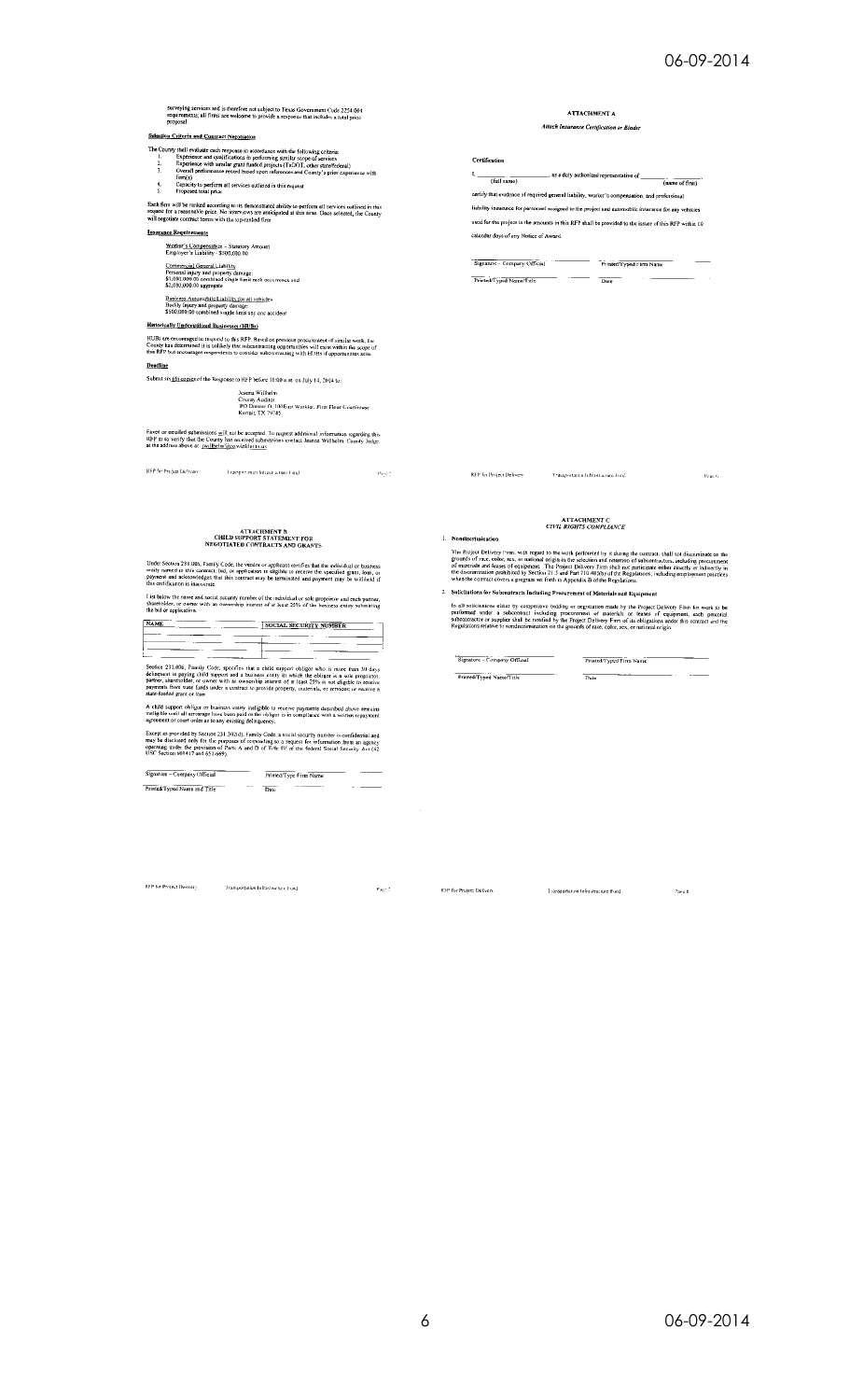| <b>Transportation Infrastructure Program</b><br>Request for Proposals for Project Delivery Services<br><b>Scoring Sheet</b>                     |                    |                   |
|-------------------------------------------------------------------------------------------------------------------------------------------------|--------------------|-------------------|
| TxDOT Contractor Locality:<br>Winkler County                                                                                                    |                    |                   |
| Name of Primary Firm:                                                                                                                           |                    |                   |
| Other Participating Firms:                                                                                                                      |                    |                   |
| Date of Rating:                                                                                                                                 |                    |                   |
| Review Committee Membars:                                                                                                                       |                    |                   |
|                                                                                                                                                 |                    |                   |
| Rate the Firm's Proposal in the following areas:                                                                                                |                    |                   |
| A. Experience and Qualifications                                                                                                                | Points<br>Possible | Points<br>Awarded |
| 1. Experience with project delivery services for state-funded local Texas                                                                       | 15                 |                   |
| Department of Transportation projects.                                                                                                          |                    |                   |
| 2. Experience working with County                                                                                                               | 15                 |                   |
| 3. Experience with environmental, labor standards/force account and<br>procurement requirements for state/federal grants                        | 10                 |                   |
| <b>SUBTOTAL</b>                                                                                                                                 | 40                 |                   |
| B. Work Performance (references and prior experience with firm)                                                                                 | <b>Points</b>      | Points            |
| 1. Work product is consistently of high quality                                                                                                 | Possible           | Awarded           |
| 2. Facilitates completion of project activities on schedule                                                                                     | 10<br>5            |                   |
| 3. Understands the approach for project implementation                                                                                          | 5                  |                   |
| <b>SUBTOTAL</b>                                                                                                                                 | 20                 |                   |
| C. Capacity to Perform                                                                                                                          | Points             | Points            |
|                                                                                                                                                 | Possible           | Awarded           |
| 1 Staffing level/experience, special skills, and type assigned to project<br>(consider TxDOT Local Government Project Procedures Certification, | 15                 |                   |
| project management, engineering, planning, or other background)                                                                                 |                    |                   |
| 2. Adequacy of resources to commit to project                                                                                                   |                    |                   |
| <b>SUBTOTAL</b>                                                                                                                                 | žö                 |                   |
| D. Proposed Price                                                                                                                               |                    |                   |
|                                                                                                                                                 | Points<br>Pussible | Points<br>Awarden |
| 1. Price is reasonable considering the firm's experience and qualifications                                                                     | 10                 |                   |
| 2. Price is fair considering the expected scope of services                                                                                     | 10                 |                   |
| <b>SUBTOTAL</b>                                                                                                                                 | 20                 |                   |
| Scoring Summary:                                                                                                                                | Points             | Points            |
|                                                                                                                                                 | Possible           | Awarded           |
| A. Experience of firm                                                                                                                           | 40                 |                   |
| B. Work performance/program implementation                                                                                                      | 20                 |                   |
| C. Capacity to perform<br>D. Proposed Price                                                                                                     | $\overline{20}$    |                   |
|                                                                                                                                                 | 20                 |                   |
| <b>TOTAL SCORE</b>                                                                                                                              | 100                |                   |
| RIP for Project Defivery<br>Fransport stion fachastruchule Food                                                                                 |                    | Pape 9            |

A motion was made by Commissioner Wolf and seconded by Commissioner Thompson to approve Resolution stating Governing Authority for the Texas Department of Aging and Disability (DADS) Meals on Wheels program; which motion became an order of the Court upon the following vote:

Ayes: Commissioners Stevens, Wolf, Neal and Thompson Noes: None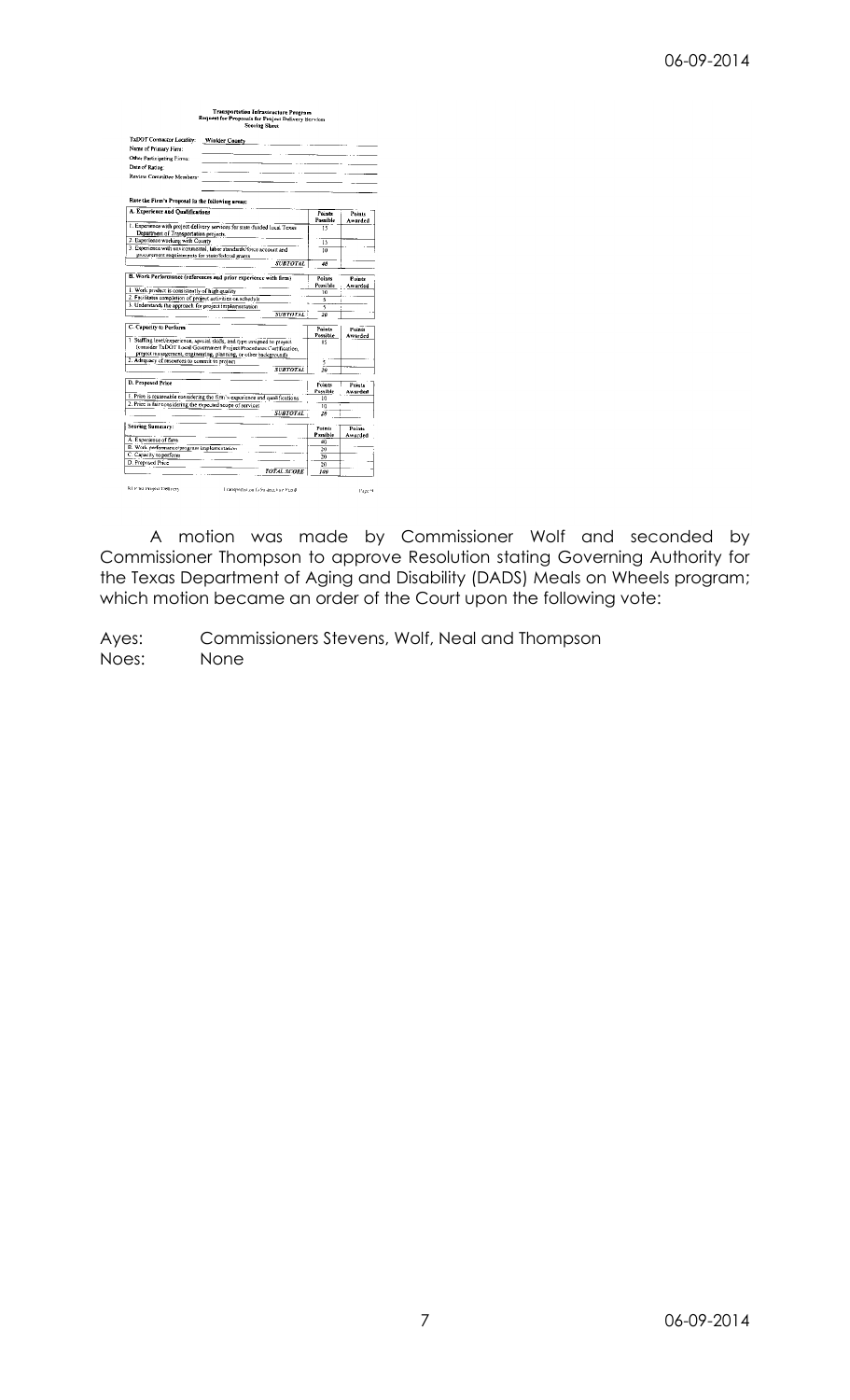| Texas Department of Aging<br>and Disability Services                                                                                                                                                                                                                                                                                                                | <b>Governing Authority Resolution</b><br><b>Governmental Entity</b>                          |           | Form 2031-G<br>September 2009                                                                                                                                                                                                                                                                                                                                                                                                                                                                                                                                                                                                                                             |
|---------------------------------------------------------------------------------------------------------------------------------------------------------------------------------------------------------------------------------------------------------------------------------------------------------------------------------------------------------------------|----------------------------------------------------------------------------------------------|-----------|---------------------------------------------------------------------------------------------------------------------------------------------------------------------------------------------------------------------------------------------------------------------------------------------------------------------------------------------------------------------------------------------------------------------------------------------------------------------------------------------------------------------------------------------------------------------------------------------------------------------------------------------------------------------------|
| COUNTRY, TERRITORY or NATION OF United States of America                                                                                                                                                                                                                                                                                                            |                                                                                              |           |                                                                                                                                                                                                                                                                                                                                                                                                                                                                                                                                                                                                                                                                           |
| STATE or PROVINCE OF Fexas in the state of the state of the state of the state of the state of the state of th                                                                                                                                                                                                                                                      |                                                                                              |           |                                                                                                                                                                                                                                                                                                                                                                                                                                                                                                                                                                                                                                                                           |
| <b>COUNTY OF</b><br>Winkler                                                                                                                                                                                                                                                                                                                                         |                                                                                              |           |                                                                                                                                                                                                                                                                                                                                                                                                                                                                                                                                                                                                                                                                           |
| On the 9th                                                                                                                                                                                                                                                                                                                                                          |                                                                                              |           |                                                                                                                                                                                                                                                                                                                                                                                                                                                                                                                                                                                                                                                                           |
| of<br>Winkler County                                                                                                                                                                                                                                                                                                                                                |                                                                                              |           | a Texas Local Governmental Entity,                                                                                                                                                                                                                                                                                                                                                                                                                                                                                                                                                                                                                                        |
| held in the City of Kermit Karming and Contact Terming and Minkler Minkler Minkler Minkler Minkler Minkler Minkler Minkler Minkler Minkler Minkler Minkler Minkler Minkler Minkler Minkler Minkler Minkler Minkler Minkler Min                                                                                                                                      |                                                                                              |           | <b>County or Parish,</b>                                                                                                                                                                                                                                                                                                                                                                                                                                                                                                                                                                                                                                                  |
| and in the State or Province of Texas ________________________________, with a quorum of the Governing Authority present,                                                                                                                                                                                                                                           |                                                                                              |           |                                                                                                                                                                                                                                                                                                                                                                                                                                                                                                                                                                                                                                                                           |
| it was duly moved and seconded that the following Resolution be adopted:                                                                                                                                                                                                                                                                                            |                                                                                              |           |                                                                                                                                                                                                                                                                                                                                                                                                                                                                                                                                                                                                                                                                           |
| BE IT RESOLVED that the Governing Authority of the above Local Governmental Entity does hereby authorize                                                                                                                                                                                                                                                            |                                                                                              |           |                                                                                                                                                                                                                                                                                                                                                                                                                                                                                                                                                                                                                                                                           |
| Bonnie Leck, Winkler County Judge                                                                                                                                                                                                                                                                                                                                   |                                                                                              |           |                                                                                                                                                                                                                                                                                                                                                                                                                                                                                                                                                                                                                                                                           |
| behalf of the Local Governmental Entity, and further we do hereby give him/her the power and authority to do all things<br>30 days of the change in authorization, or when specifically required by DADS, whichever is sooner.<br>Texas.<br>This Entity is authorized by Texas Statute in (check one):<br>or $\Box$ by federal or another state's statute (specify) |                                                                                              |           | contracts with the Texas Department of Aging and Disability Services (DADS), and to execute the contract or contracts on<br>necessary to implement, maintain, amend, renew or request closure of the contract. Although the authority of the successors is<br>binding on this Entity, it is acknowledged that this Entity must specifically authorize another party by name in a resolution within<br>The above resolution was passed in accordance with the Governing Documents of this Entity and the laws of the State of Texas.<br>The term Local Government means a county, city, town, special purpose district and any other political subdivision of the State of |
| This Entity is a (check one)<br>l⊺ Local I                                                                                                                                                                                                                                                                                                                          | □ Hospital District or Authority                                                             |           |                                                                                                                                                                                                                                                                                                                                                                                                                                                                                                                                                                                                                                                                           |
| $\boxtimes$ County                                                                                                                                                                                                                                                                                                                                                  | $\Box$ Council of Government                                                                 |           |                                                                                                                                                                                                                                                                                                                                                                                                                                                                                                                                                                                                                                                                           |
| $\Box$ State                                                                                                                                                                                                                                                                                                                                                        | $\Box$ Other (specify)                                                                       |           |                                                                                                                                                                                                                                                                                                                                                                                                                                                                                                                                                                                                                                                                           |
| I certify that the above and foregoing constitute a true and correct copy of a part of the minutes of a meeting of the Governing<br>Authority of<br>Winkler County, Texas<br>held on the<br>9th                                                                                                                                                                     | the control of the control of the control of the<br>day of June <u>_____________________</u> | vear 2014 | Signature                                                                                                                                                                                                                                                                                                                                                                                                                                                                                                                                                                                                                                                                 |
|                                                                                                                                                                                                                                                                                                                                                                     |                                                                                              |           | Bonnie Leck, Winkler County Judge                                                                                                                                                                                                                                                                                                                                                                                                                                                                                                                                                                                                                                         |
|                                                                                                                                                                                                                                                                                                                                                                     |                                                                                              |           | Printed Name and Title                                                                                                                                                                                                                                                                                                                                                                                                                                                                                                                                                                                                                                                    |
| Subscribed and sworn to (or affirmed) before me on this<br><b>VIDA M SIMPSON</b>                                                                                                                                                                                                                                                                                    | 9th day of                                                                                   | June      | year $2012$                                                                                                                                                                                                                                                                                                                                                                                                                                                                                                                                                                                                                                                               |

Agenda item regarding replacement of ice machine for Winkler County Law Enforcement Center not needed at this time.

A motion was made by Commissioner Stevens and seconded by Commissioner Wolf to approve request of Commissioner, Precinct No. 1, for purchase of cattle guard from Cardinal Hardware in Eunice, NM in an amount not to exceed \$5,000.00 from budgeted Area I Road and Bridge funds; which motion became an order of the Court upon the following vote:

Ayes: Commissioners Stevens, Wolf, Neal and Thompson Noes: None

A motion was made by Commissioner Wolf and seconded by Commissioner Stevens to approve payments in the amounts of \$2,537.83 and \$2,599.89 to Don Wise Transportation Services, Inc. for premix stock from budgeted lateral road funds; which motion became an order of the Court upon the following vote: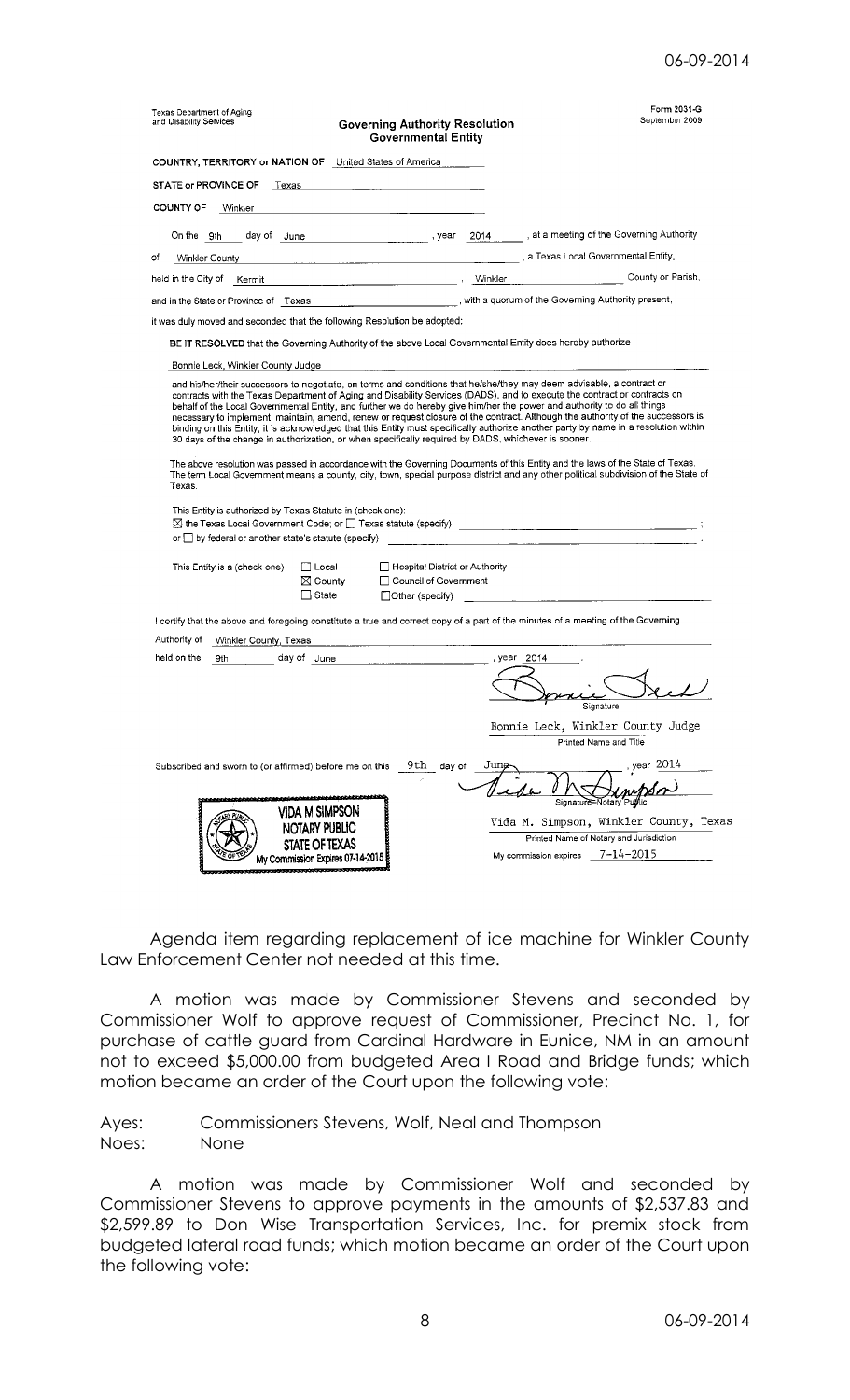Ayes: Commissioners Stevens, Wolf, Neal and Thompson Noes: None

A motion was made by Commissioner Neal and seconded by Commissioner Thompson to approve payment in the amount of \$100.00 to State Farm Fire and Casualty Company for surety bond renewal for George Keely, Winkler County Sheriff, for the period of June 20, 2014 to June 20, 2015 from budgeted funds; which motion became an order of the Court upon the following vote:

Ayes: Commissioners Stevens, Wolf, Neal and Thompson Noes: None

There were no park project claims for the Court to consider at this time.

A motion was made by Commissioner Neal and seconded by Commissioner Thompson to approve payroll; which motion became an order of the Court upon the following vote:

Ayes: Commissioners Stevens, Wolf, Neal and Thompson Noes: None

There were no line item adjustment(s) for the Court to consider at this time.

A motion was made by Commissioner Neal and seconded by Commissioner Thompson to approve the following budget amendment(s):

#### **WINKLER COUNTY BUDGET ADJUSTMENTS JUNE 9, 2014**

| <b>NONDESIGNATED</b> |                                                               |    |           |  |
|----------------------|---------------------------------------------------------------|----|-----------|--|
| 10-230-080           | CAPITAL EXPENDITURES                                          | S  | 76.518.00 |  |
| 10-104-226           | DEDICATED RESERVES                                            | ς. | 58.815.00 |  |
| 10-104-230           | <b>INSURANCE REFUNDS</b>                                      | S. | 14,587.00 |  |
| 10-231-148           | INSURANCE BUILDING                                            | S  | 3.116.00  |  |
|                      | TO RECORD REVENUE & EXPENSE FOR REPAIR TO KERMIT LIBRARY ROOF |    |           |  |

which motion became an order of the Court upon the following vote:

Ayes: Commissioners Stevens, Wolf, Neal and Thompson Noes: None

A motion was made by Commissioner Thompson and seconded by Commissioner Neal to receive the following Monthly Reports from County Officials of fees earned and collected for the month of May, 2014;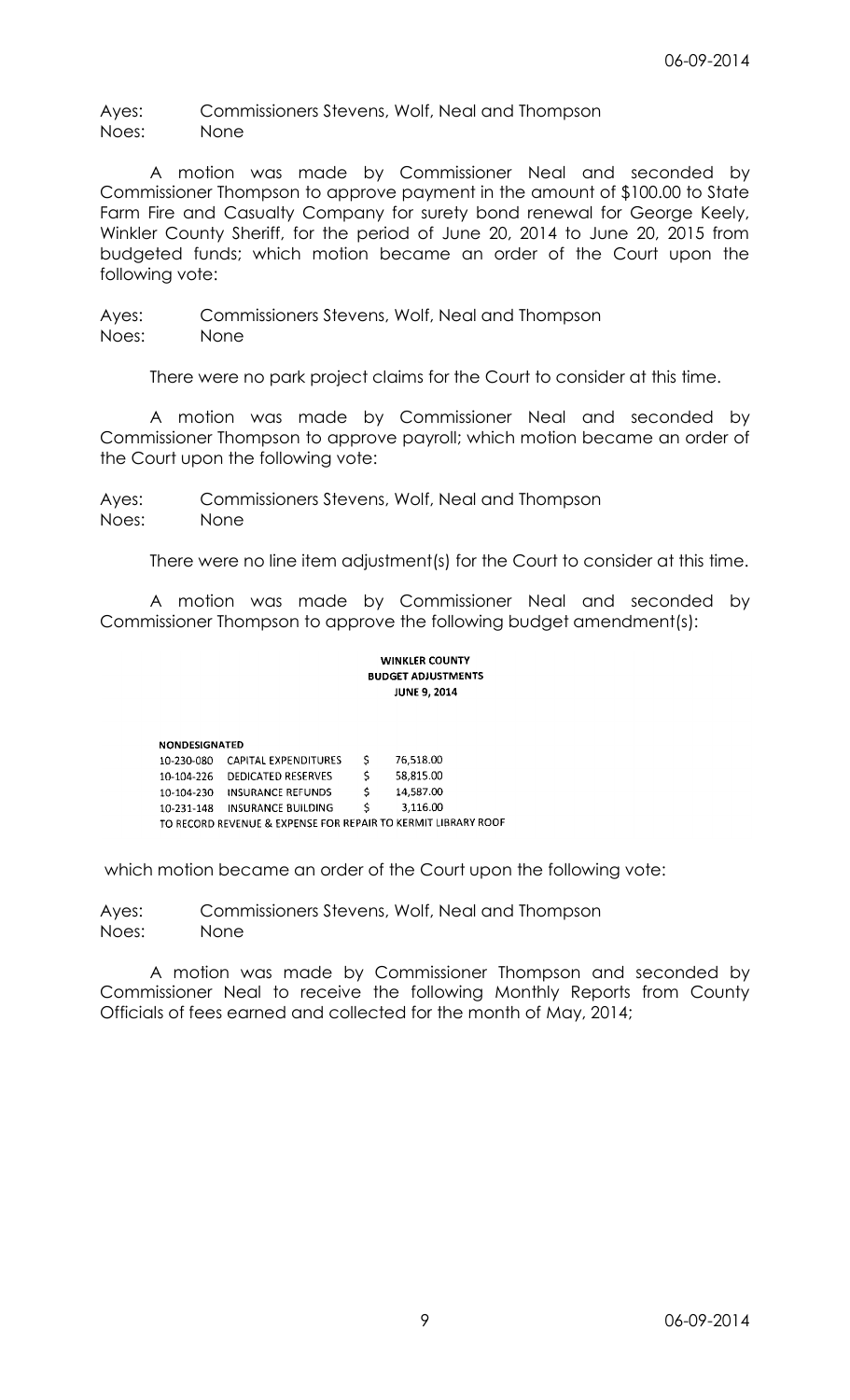| <b>MONTHLY REPORTS</b>                                                                                         |          |                    |
|----------------------------------------------------------------------------------------------------------------|----------|--------------------|
| For the Month of                                                                                               |          |                    |
|                                                                                                                | Date     | Amount             |
| Tommy Duckworth, Co Attorney Fee <u>(c+4-14</u> Hot Check                                                      | Received | \$25.00 - Criminal |
|                                                                                                                |          |                    |
|                                                                                                                |          | \$2974.73          |
|                                                                                                                |          |                    |
|                                                                                                                |          |                    |
|                                                                                                                |          |                    |
| DeLynn Trammell, JP Precinct #1 [2010] [2010] [2010] [2010] [2010] [2010] [2010] [2010] [2010] [2010] [2010] [ | 5-30-14  |                    |
| George Keely, Sheriff <b>Example 2018</b>                                                                      |          |                    |
|                                                                                                                |          |                    |
|                                                                                                                |          |                    |
|                                                                                                                |          |                    |
|                                                                                                                |          |                    |
|                                                                                                                |          |                    |
|                                                                                                                |          |                    |
| Eulonda Everest, Treasurer                                                                                     |          |                    |
| Lee Wilson, Constable Pct #2                                                                                   |          |                    |
| Richard Crow, Constable Pct #1                                                                                 |          |                    |

which motion became an order of the Court upon the following vote:

Ayes: Commissioners Stevens, Wolf, Neal and Thompson Noes: None

A motion was made by Commissioner Neal and seconded by Commissioner Thompson to examine and approve bills over \$500.00 and place in line for payment; which motion became an order of the Court upon the following vote:

Ayes: Commissioners Stevens, Wolf, Neal and Thompson Noes: None

A motion was made by Commissioner Neal and seconded by Commissioner Thompson to approve claims against the County and pay as per list of vouchers submitted; which motion became an order of the Court upon the following vote:

Ayes: Commissioners Stevens, Wolf, Neal and Thompson Noes: None

A motion was made by Commissioner Neal and seconded by Commissioner Stevens to adjourn the meeting; which motion became an order of the Court upon the following vote:

Ayes: Commissioners Stevens, Wolf, Neal and Thompson Noes: None